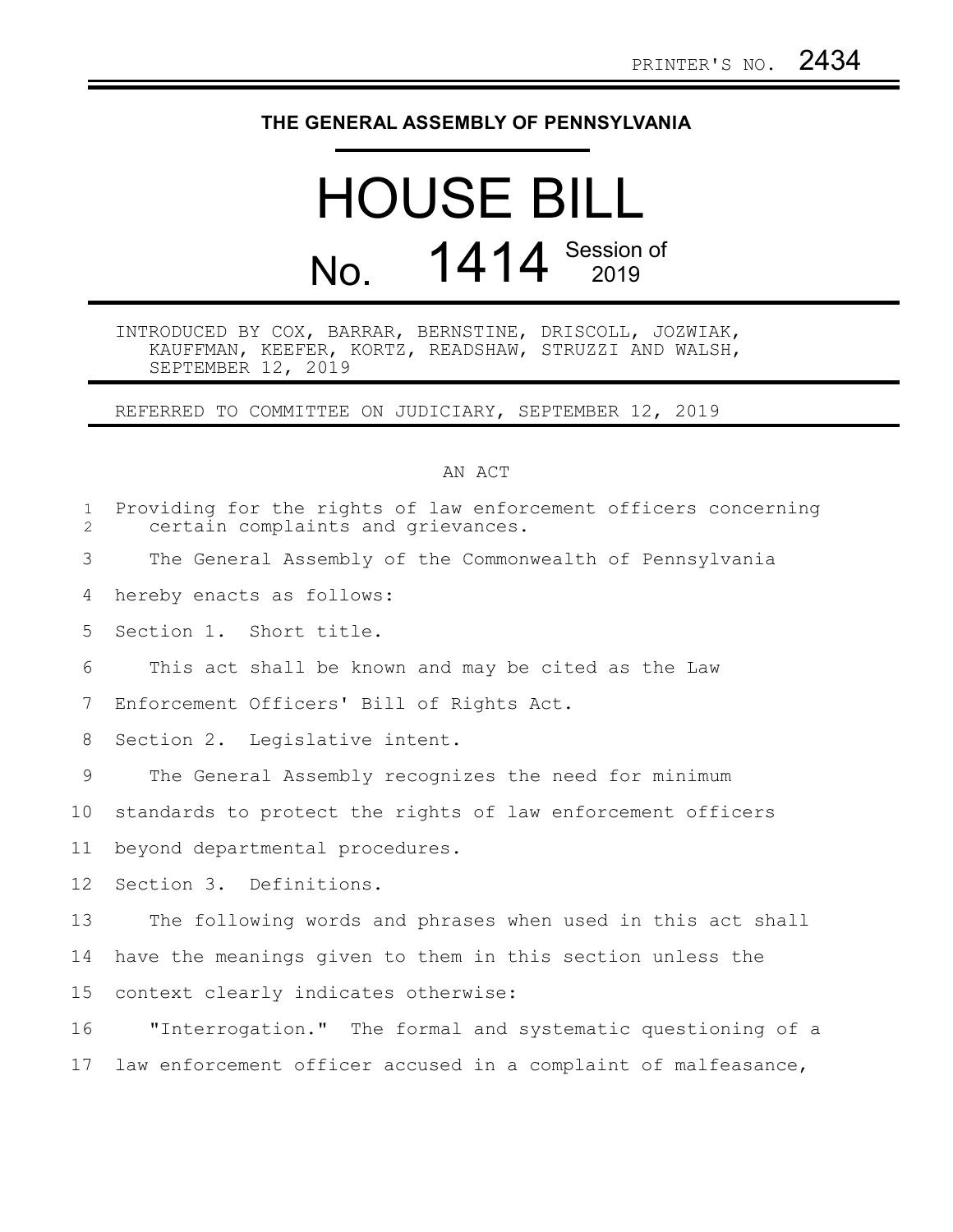misfeasance or nonfeasance which may result in dismissal, demotion, suspension, reduction in salary, written reprimand or transfer for punitive purposes. 1 2 3

"Law enforcement officer" or "officer." A full-time law enforcement officer of a police department or organization of the Commonwealth or a political subdivision of the Commonwealth, including, but not limited to, a law enforcement officer of the Pennsylvania State Police, the Bureau of Liquor Control Enforcement of the Pennsylvania State Police, a municipal police department, the Capitol Police and a port authority. "Malfeasance." The performance of an act which is unlawful. "Misfeasance." The improper performance of a lawful act. "Nonfeasance." The omission of an act which a person has a 4 5 6 7 8 9 10 11 12 13

legal duty to perform. 14

Section 4. Rights of law enforcement officers. 15

Whenever a law enforcement officer is under interrogation, the following minimum standards shall apply: 16 17

(1) The interrogation shall be conducted when the officer is on duty unless the seriousness of the investigation is great enough that an immediate interrogation is necessary. The officer shall be compensated for absence from work as a result of an interrogation. 18 19 20 21 22

(2) The interrogation shall take place at the office of the command of the investigating officer or the office of the precinct or police unit or municipal building of the municipality in which the incident allegedly occurred. 23 24 25 26

(3) The officer under interrogation shall be informed of the name, rank and command of the officer or municipal official in charge of the interrogation and the name, rank and command of all persons who will be present during the 27 28 29 30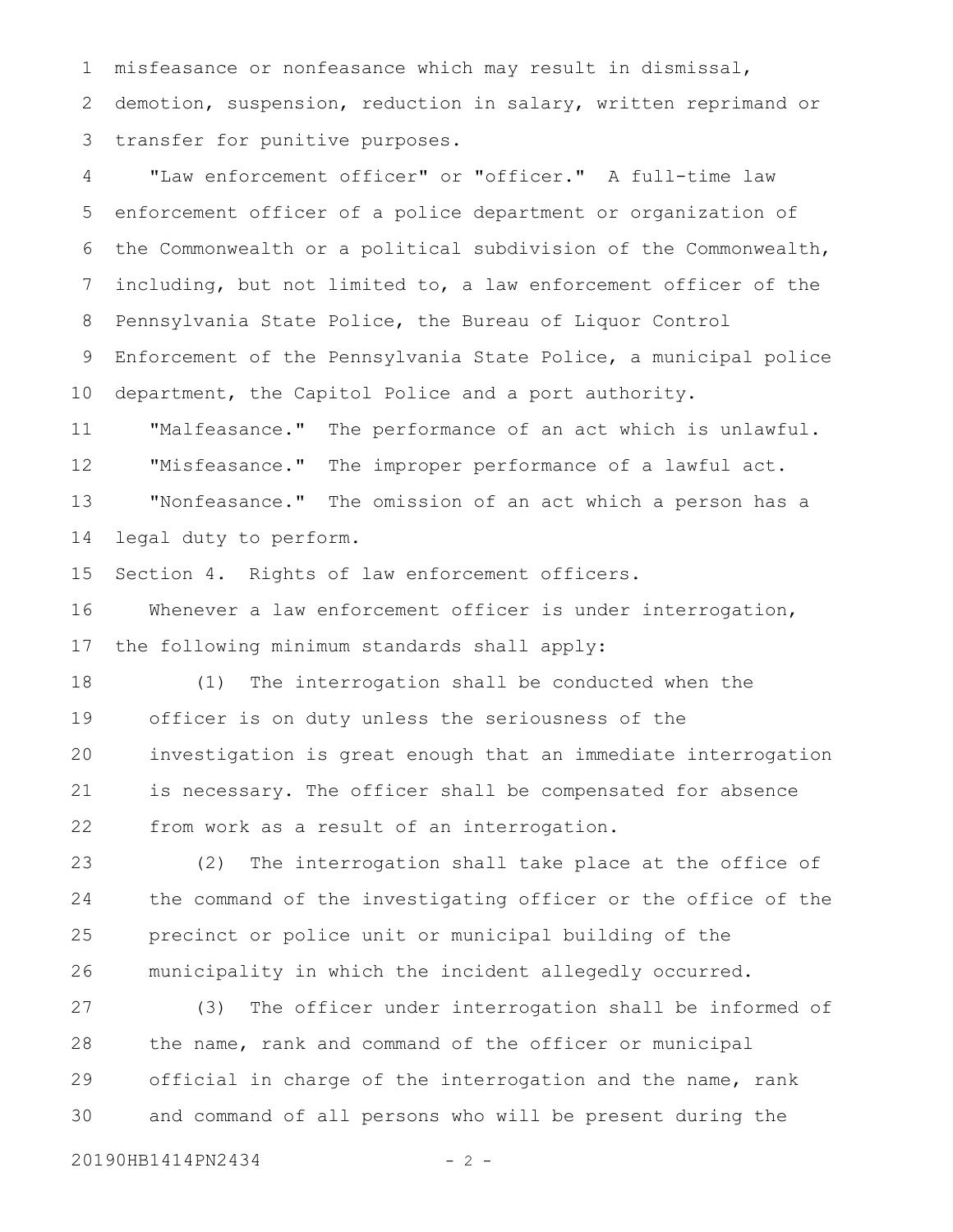interrogation. 1

(4) The officer under interrogation shall be informed of the nature of the interrogation and the name of each complainant or complainants at the outset of the interrogation. 2 3 4 5

(5) No complaint shall be entertained unless it is sworn to by each complainant before an official authorized to administer oaths. 6 7 8

(6) The interrogation shall be for a reasonable period and shall be timed to allow for personal necessities and rest periods that are reasonably necessary. 9 10 11

(7) The officer under interrogation shall not be subjected to offensive language or threatened with transfer, dismissal or disciplinary action either directly or indirectly. 12 13 14 15

(8) A written or mechanical record shall be made of the entire interrogation. 16 17

(9) If the officer under interrogation is under arrest, or is likely to be placed under arrest, the officer shall be informed of the officer's rights prior to the commencement of the interrogation. 18 19 20 21

(10) The officer under interrogation shall have the right to be represented by counsel or other representative of the officer's choice who shall be present at all times during the interrogation. 22 23 24 25

Section 5. Civil suits by law enforcement officers. 26

A law enforcement officer may initiate and maintain an action against a person or municipality for damages suffered or for the abridgment of civil rights when a complaint filed by the person or municipality against the officer is found to be without merit 27 28 29 30

20190HB1414PN2434 - 3 -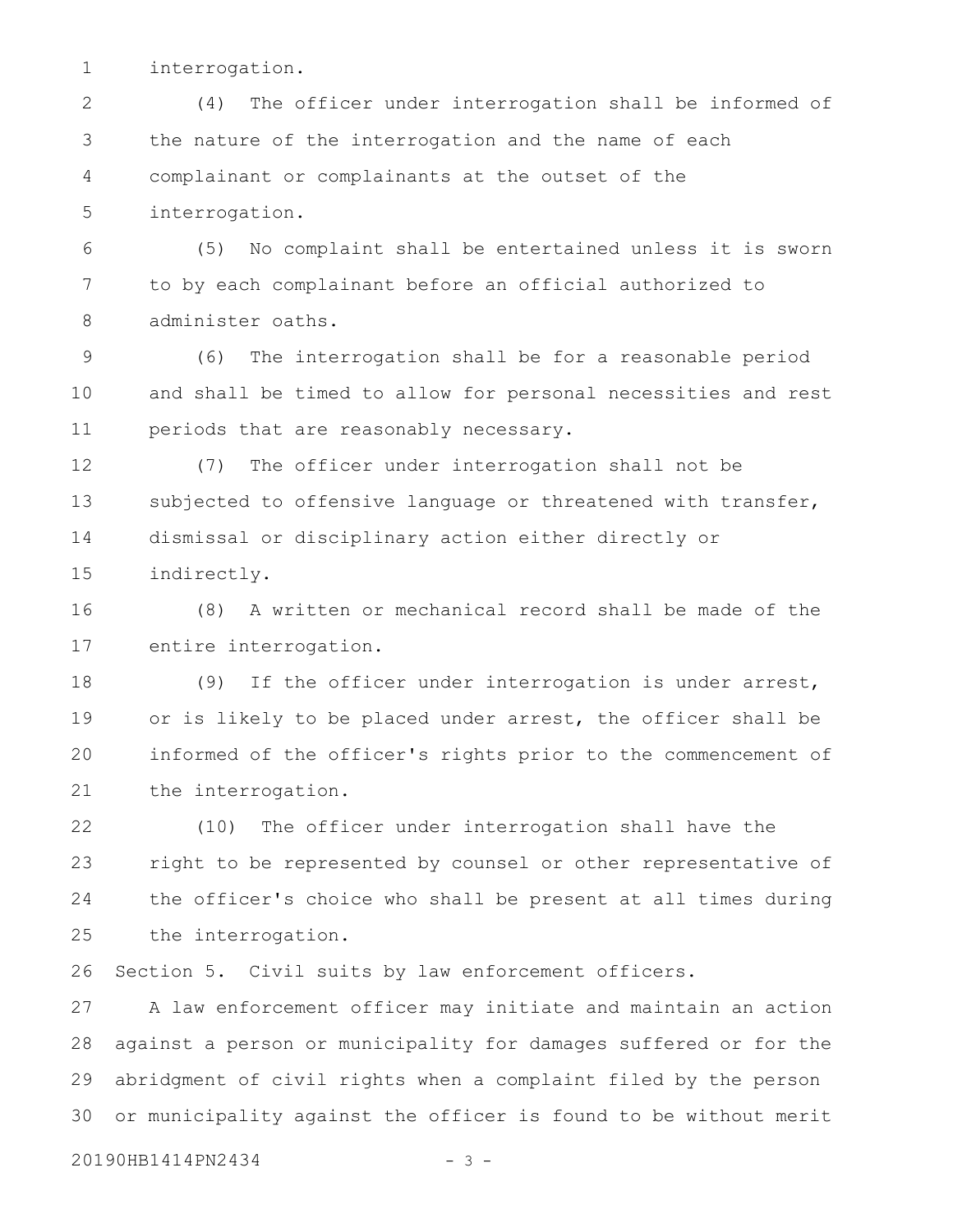or is made with the intent to cause damage or loss of employment. 1 2

Section 6. Notice of disciplinary action and polygraphs. 3

(a) Notice.--No dismissal, demotion, transfer, reassignment or other personnel action which may result in a loss of pay or benefits or which is a punitive measure shall be taken against a law enforcement officer unless the officer is notified of the action and provided with the reasons for the action prior to the effective date of the action. 4 5 6 7 8 9

(b) Adverse comments.-- 10

(1) No officer shall have a comment adverse to the officer's interest entered in the officer's personnel file or a record kept at the officer's place or unit of employment without giving the officer an opportunity to first read and sign the instrument containing the adverse comment in order to indicate that the officer is aware that the comment is being entered in the officer's personnel file or other place of recordation. 11 12 13 14 15 16 17 18

(2) If, after reading the instrument containing the adverse comment, the officer refuses to sign it, the entry may still be made. A witness shall then note that the officer was presented with the opportunity to read and sign the instrument and refused to do so. 19 20 21 22 23

(c) Response.--An officer shall have 30 days to file a written response to an adverse comment entered in the officer's personnel file. The written response, if any, shall be attached to, and shall accompany, the adverse comment. 24 25 26 27

(d) Polygraph.-- 28

(1) No officer shall be compelled to submit to a polygraph examination against the officer's will. No 29 30

20190HB1414PN2434 - 4 -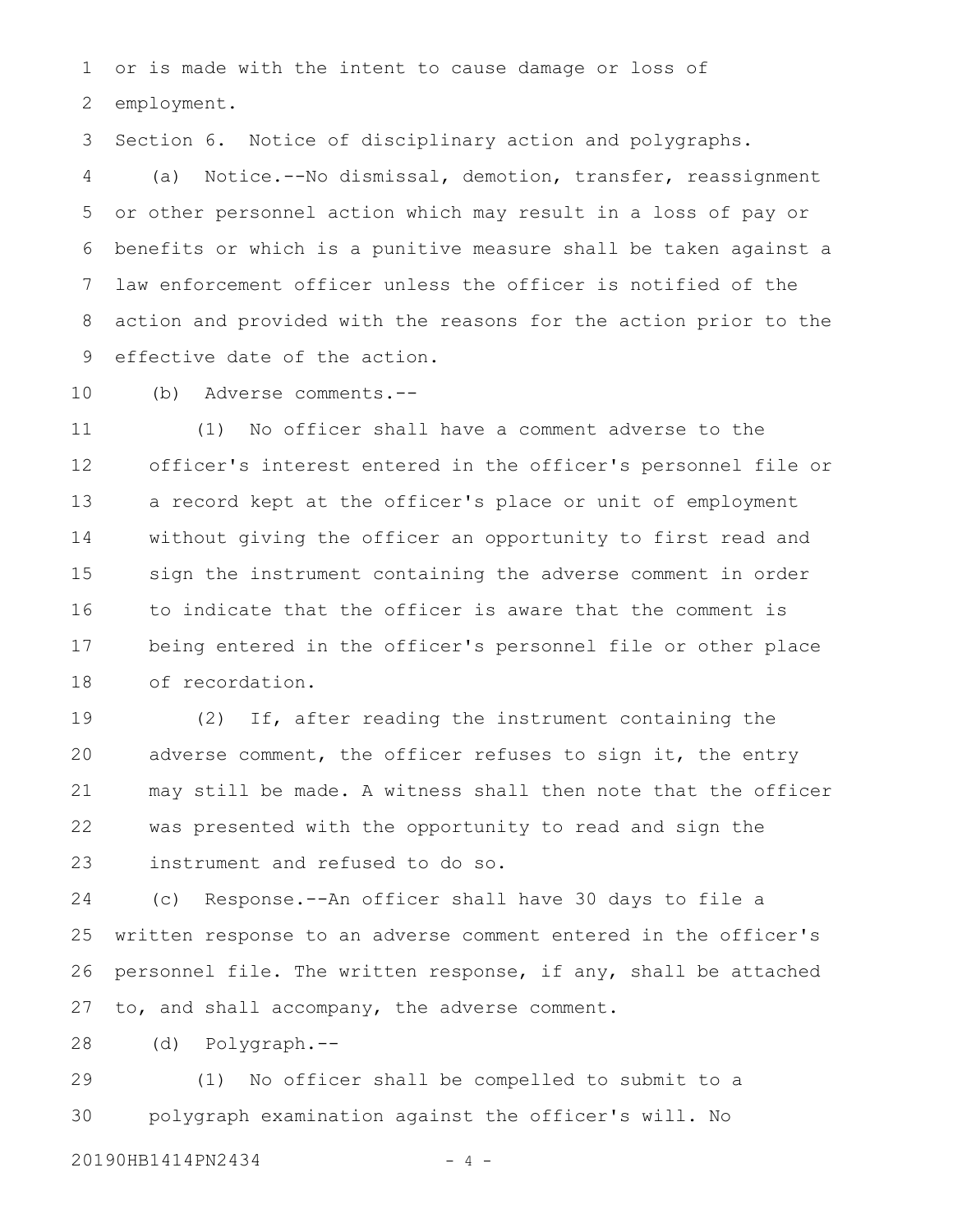disciplinary action or other recrimination shall be taken against an officer for refusing to submit to a polygraph examination, nor shall a comment be entered anywhere in the investigator's notes or elsewhere that the officer refused to take a polygraph examination. 1 2 3 4 5

(2) No testimony or evidence shall be admissible at a subsequent hearing, trial or proceeding, whether judicial or administrative, to the effect that the officer refused to take a polygraph examination. 6 7 8 9

Section 7. Retaliation for exercising rights. 10

(a) Punitive measures.--No law enforcement officer shall be discharged, disciplined, demoted or denied promotion, transfer or reassignment, or be discriminated against in regard to the officer's employment or threatened as a result of the exercise of constitutional rights. 11 12 13 14 15

(b) Appeal.--No dismissal, demotion or denial of promotion shall be undertaken by a public agency without providing the officer with an opportunity for administrative appeal. 16 17 18

Section 8. Personal privacy. 19

(a) Disclosure.-- 20

(1) Except as provided in paragraph (2), no law enforcement officer shall be required for purposes of job assignment or personnel action to disclose information as to property, income, assets, source of income, debts or personal or domestic expenditures, including those of a member of the officer's family or household, unless the information is obtained under proper legal procedure. 21 22 23 24 25 26 27

(2) Paragraph (1) shall not apply if there is a conflict of interest with respect to the performance of the officer's official duties or it is necessary for the agency to 28 29 30